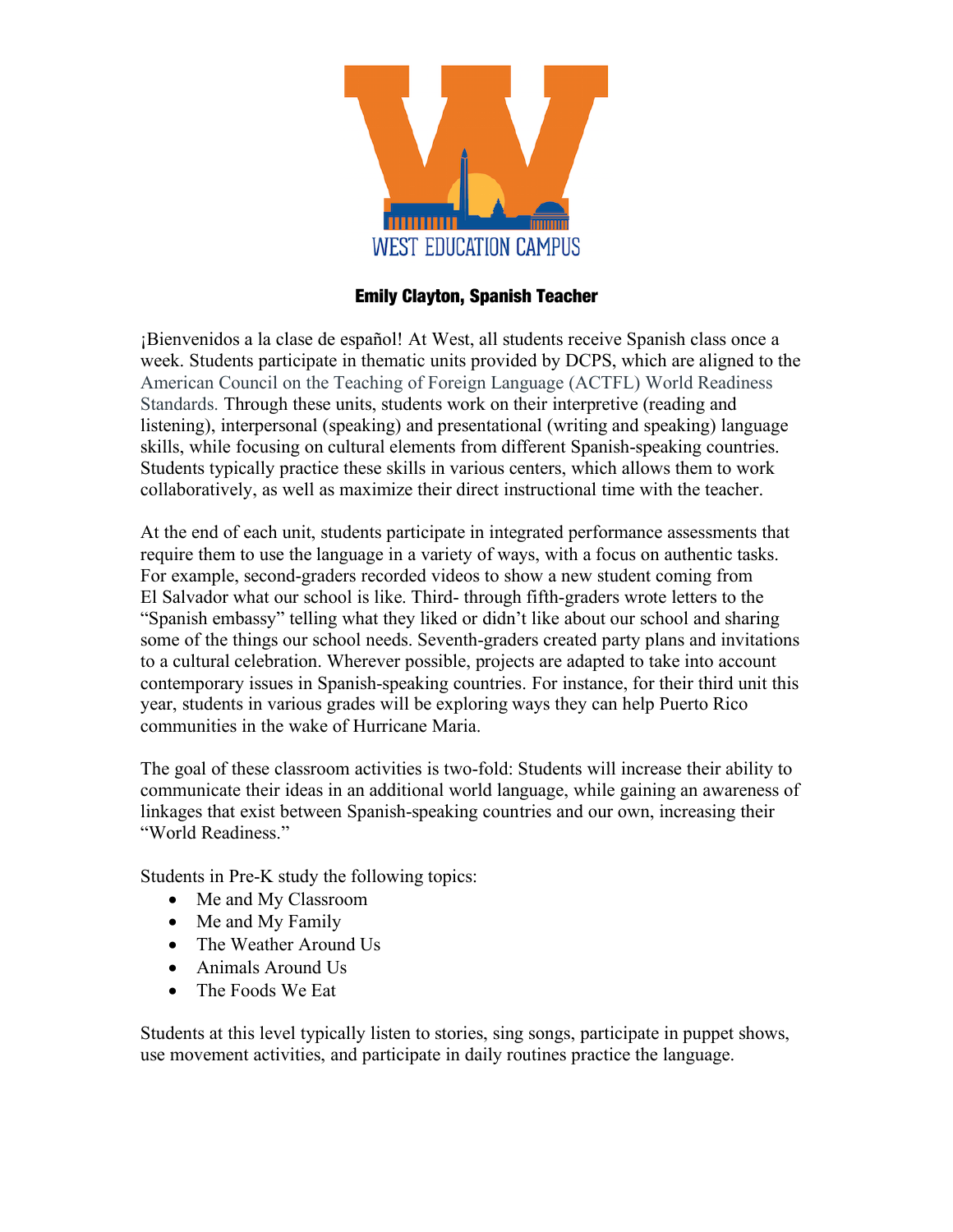Units for grades K-2 include the following topics:

- My School
- My Family, Friends and I
- My Home and My Community
- Around the World: Weather, Animals and Geography
- My Future: Jobs and Future Goals

Students at this level begin to recognize basic vocabulary to talk about daily routines, sing songs and participate in movement activities, respond to classroom commands in Spanish, label simple vocabulary words, and practice beginning conversation.

Students in grades 3-5 will participate in the following units:

- My Ideal School
- My Family Values
- Impacting My Community
- Exploring the World
- Solving Local and Global Challenges

Students at this level respond to classroom commands in Spanish, practice language through songs, answer simple questions about stories in the language, describe images with basic sentences, and have simple conversations with classmates.

Students in sixth and seventh grades study the following themes in Spanish 1A:

- Me, Myself and I: Personal Information
- My Unique Family
- How I Celebrate: Celebrations Around the Spanish-Speaking World
- My Hobbies and Interests
- What and Where I Eat

Eighth-graders participate in the second half of the Spanish 1 course (1B), examining:

- A Glimpse of My World: Daily Life as a Student
- Making Friends
- Let's Celebrate!
- From My Home to Yours: Homes Around the World
- A Melting Pot: Eating Habits and Culture

Students at these levels focus on being able to decode complex texts with the use of cognates, using simple verbs and writing extended paragraphs with support. Learners at this level can identify and understand words and phrases from simple questions, statements and high-frequency commands. They can respond to simple, direct questions or requests for information and ask a few formulaic questions.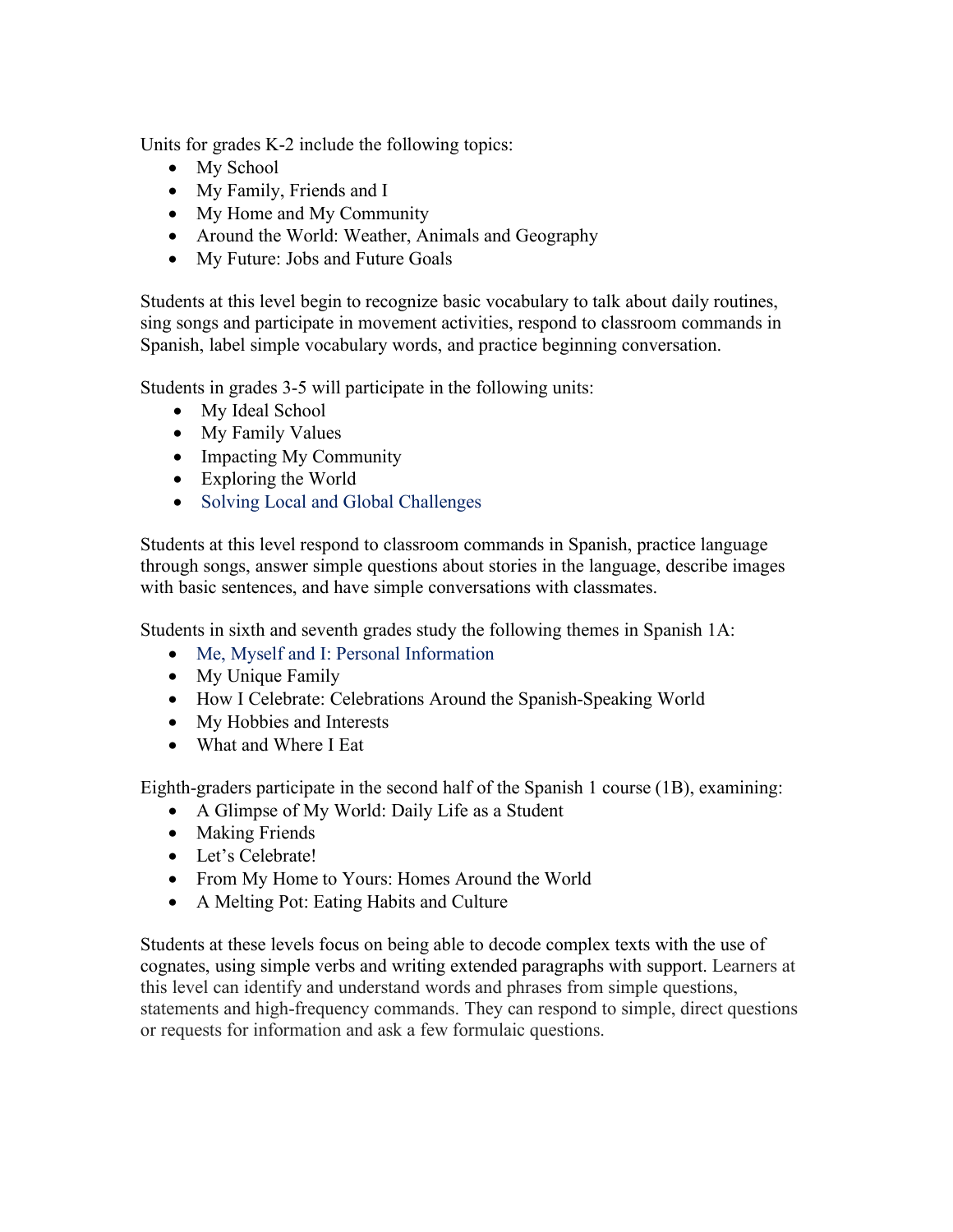# What Can My World Language Student Do ?



At DCPS we believe that all students can be confident, proficient communicators in multiple world languages. To support that belief, we have invested in world language classrooms across the District, supporting highquality instruction at the elementary, middle, and high school levels in 7 languages: Arabic, ASL, Chinese, French, Latin, and Spanish.

Use this guide to gain insight on the progress of your language-learner. Learn some definitions of key terms used to track your student's progress across their language learning career at DCPS, and see examples of what they can do at the different levels. All level descriptions are based on the American Council on the Teaching of Foreign Language (ACTFL) Proficiency Guidelines.

For more information on World Languages, visit **www.dcpsglobaled.org**.

### What is language proficiency?

Language proficiency is the ability to use language in real world situations. It shows what someone is able to regardless of how the language is acquired. The American Council on the Teaching of Foreign Languages (ACTFL) has established a proficiency scale that articulates what learners can do at five broad levels (Novice, Intermediate, Advanced, Superior, and Distinguished), each with a three sublevels ( Low, Mid, and High). Proficiency is usually measured by skill (listening, speaking, reading, and writing) and across the 3 modes of communication (interpretive, interpersonal, and presentational).

### What is a proficiency target?

DCPS set targets to measure the progress of language learning and place students in the appropriate courses. DCPS measures proficiency through formative and summative assessments throughout year and the STAMP and ALIRA assessments in Grade 8 and Level 2. For more information on the targets, visit the DCPS Global Ed website.

Teaching our students to communicate with their neighbors down the street and around the world.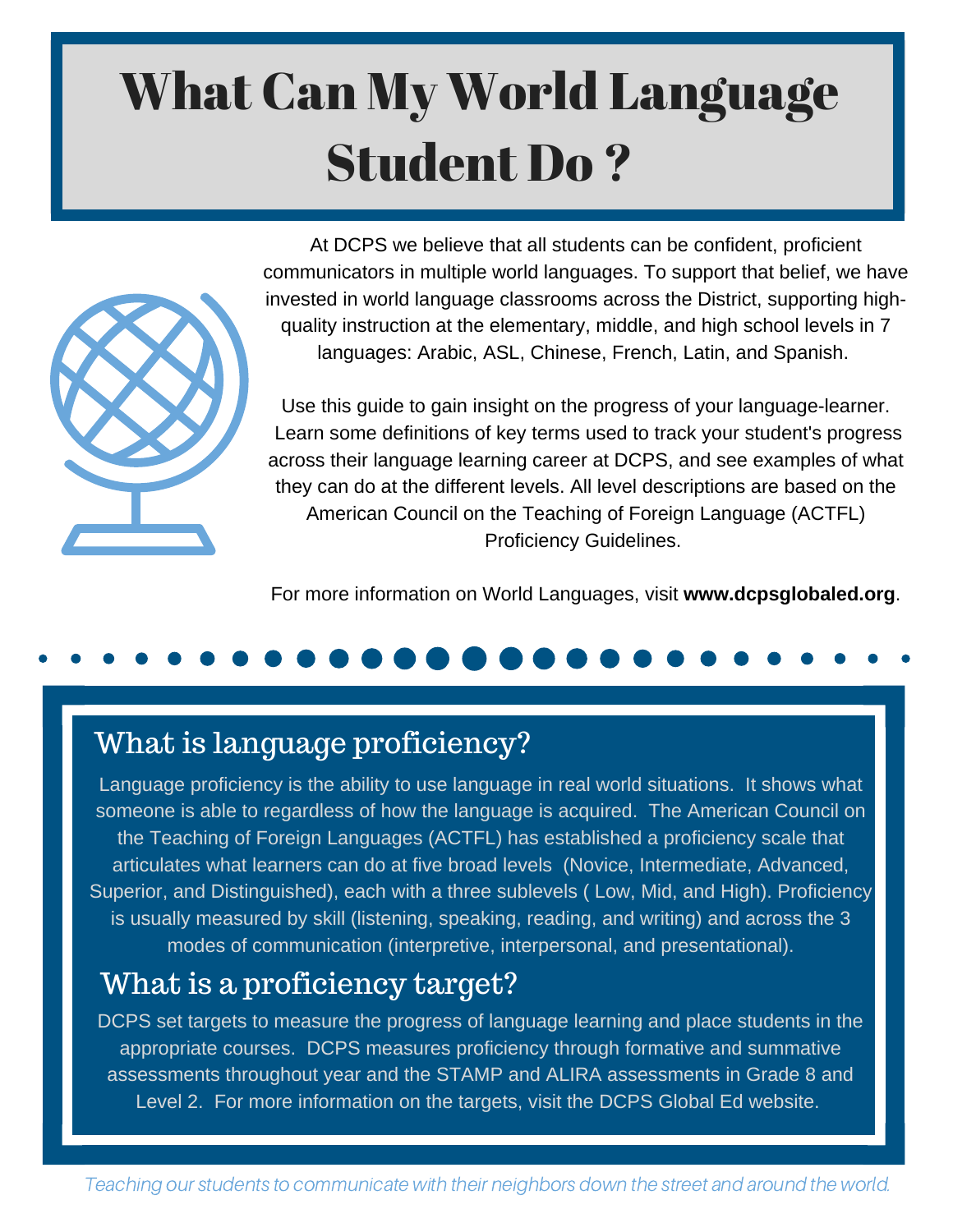# Elementary

The DCPS Elementary World Languages curriculum is divided into two grade bands: Kindergarten through Grade 2 (K-2), and Grades 3 through 5 (3-5). DCPS elementary school students receive a minimum of 45 minutes of instruction per week.

Proficiency Target: Novice Low-Mid

Novice Low-Mid learners may be able to exchange greetings, give their identity, and name a number of familiar objects from their immediate environment. They also may respond to direct questions using a number of isolated words and memorized phrases. They may able to copy or transcribe familiar words or phrases, alphabets, and/or basic characters, and can recognize isolated words and high-frequency phrases when supported by context.

### Example Elementary Tasks



*Recognize and identify the days of the week.*

*Recognize and identify important places in the community*

*Respond to basic classroom commands and instructions.*

*Label simple classroom objects*

### *Example K-2 Tasks Example 3-5 Tasks*

*Ask and answer questions about likes and dislikes.*



*Listen to a short, simple story and verbally answer yes/no questions about the characters.*

*Write a short description of family members using a graphic organizers and supporting structures.*

Teaching our students to communicate with their neighbors down the street and around the world.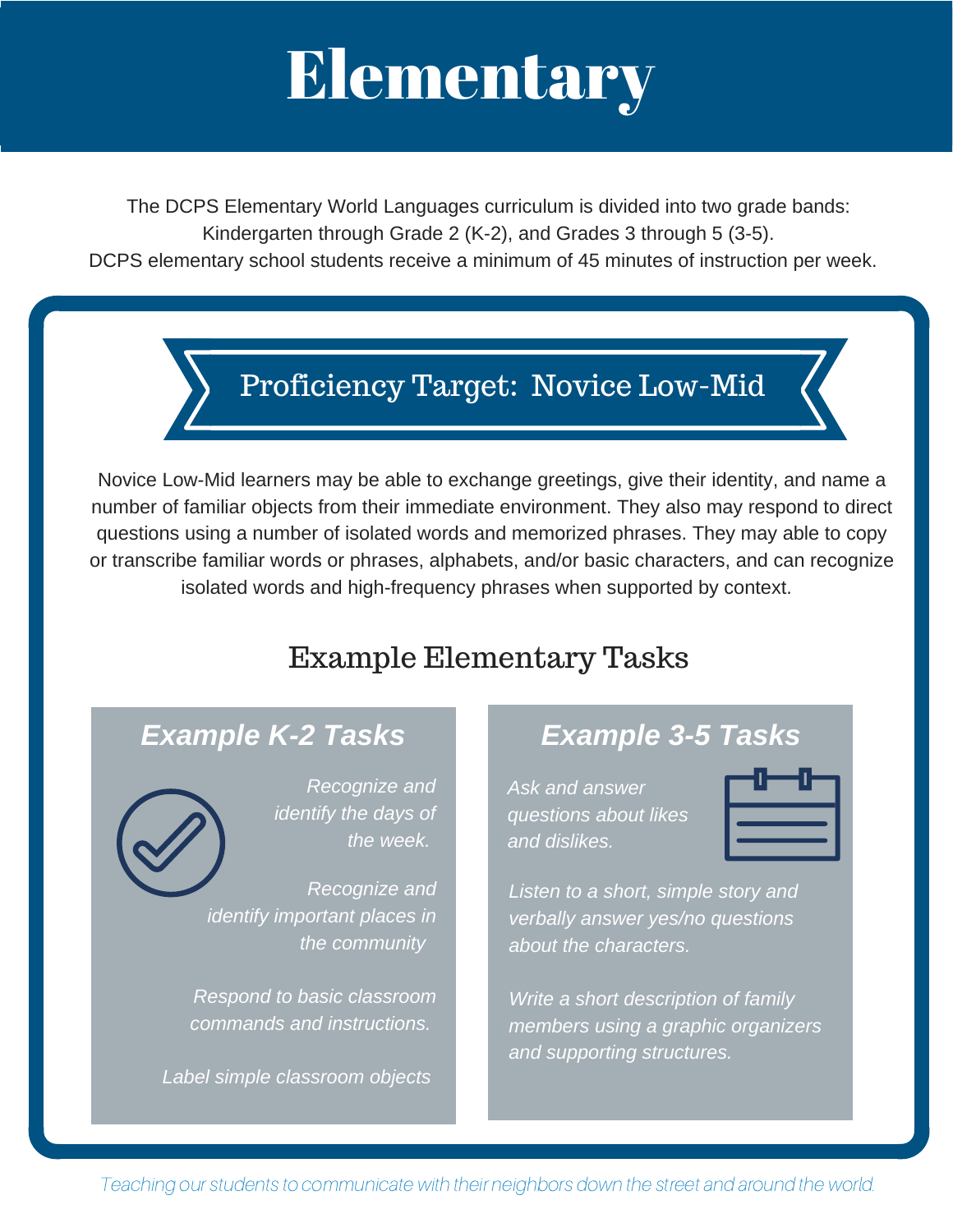# Secondary: Levels 1 and 2

DCPS students must complete a minimum of two consecutive world language credits in order to graduate. DCPS offers secondary world languages programming at the middle and high school levels, beginning with Level 1A and extending through the AP level.

### Level 1A/1B

**Proficiency Target**: Novice Mid-High

Learners at the Novice Mid-High level can identify and understand words and phrases from simple questions, statements, and high-frequency commands. Novice High speakers respond to simple, direct questions or requests for information and ask a few formulaic questions.They can create simple sentences on very familiar and practiced topics, use highly contextualized words and phrases, and are typically able to derive meaning from short, non-complex texts that convey basic information.

### *Example Level 1 Tasks*

*Describe a person or place from a story.*

*Respond to questions about basic personal information (name, age, likes/dislikes,etc.).*

*Determine the main idea of a short text (with contextual support).*



*Create short stories about familiar topics with learned vocabulary.*

*Listen to short video and audio clips and identify the main ideas with some supporting details.*

*Read graded readers, maps, schedules, advertisements and identify the main ideas and some supporting details.*

### **Proficiency Target**: Novice High to Intermediate Low Level 2

In addition to Novice High skills developed in Level 1, learners at the Intermediate Low level can handle some uncomplicated communicative tasks in straightforward social situations including predictable topics related to basic personal information and some immediate needs. They can create statements and formulate questions based on familiar material by recombining learned structures. They can understand some information from the simplest connected texts dealing with a limited number of personal and social needs and can interpret some information from basic sentence-length speech.

Teaching our students to communicate with their neighbors down the street and around the world.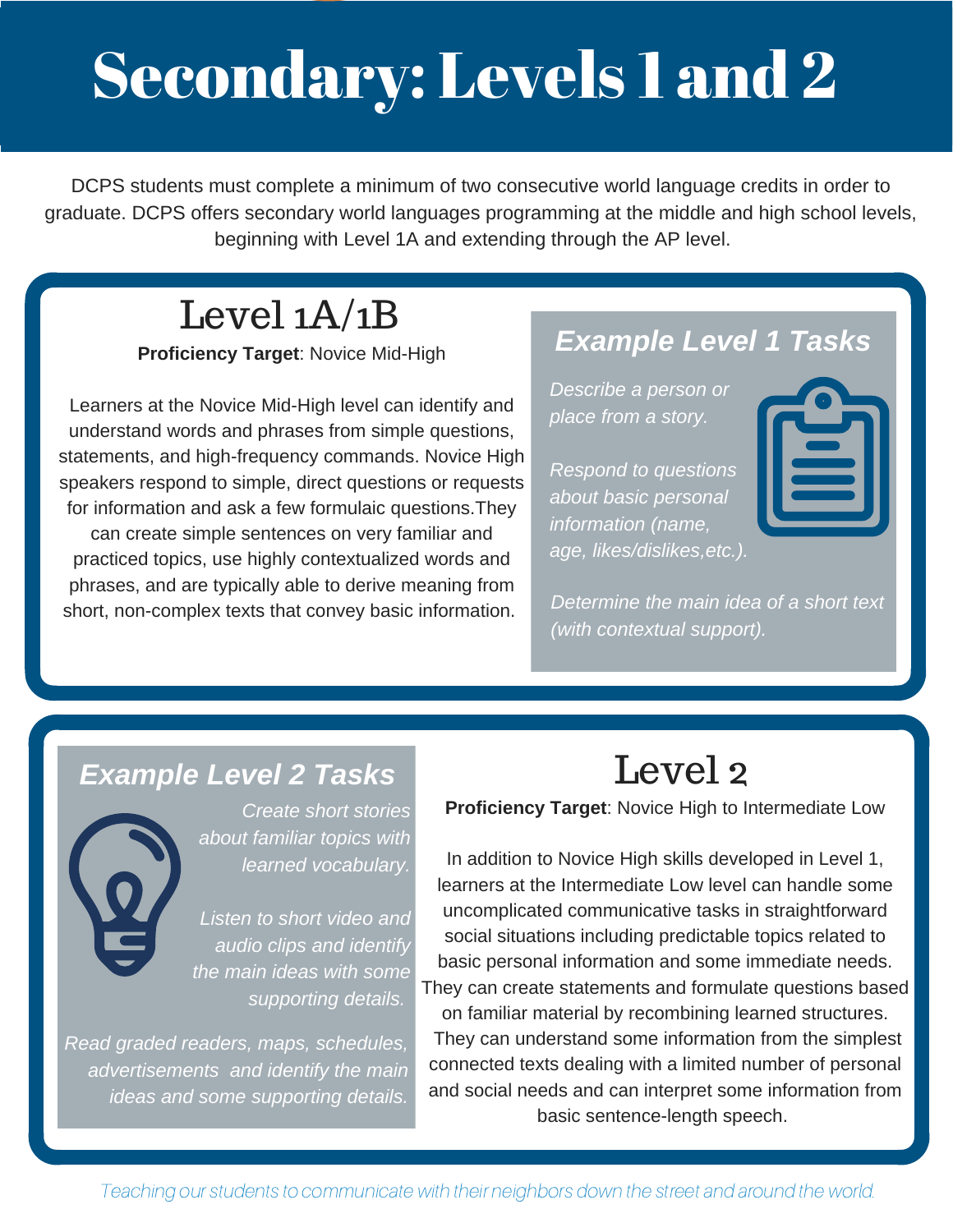# Secondary: Levels 3 and 4

DCPS students must complete a minimum of 2 consecutive world language credits in order to graduate. DCPS offers secondary world language programming at the middle and high school levels beginning with Level 1A and extending through the AP level.

## Level 3

### **Proficiency Target**: Intermediate Low

Building on Level 2 skills, learners at the Intermediate Low level can handle some uncomplicated communicative tasks in straightforward social situations including predictable topics related to basic personal information and some immediate needs. They can create statements and formulate questions based on familiar material based on recombining learned structures. They can understand some information from the simplest connected texts dealing with a limited number of personal and social needs and can interpret some information from basic sentence-length speech.

### Example Level 3 Tasks



*Demonstrate basic agreement or disagreement with simple explanations (speaking).*

*Present instructions on "how to" complete a task such as a recipe.*

*Write a brief summary of an article in the target language.*

### Example Level 4 Tasks



*Read a current event and summarize main ideas and supporting details.*

*Write original reflections and commentary about authentic texts such as short stories, current or historical events, plays, or poems.*

*Include greater detail in questions and responses and ask follow up questions of teachers and peers.*

### Level 4

#### **Proficiency Target**: Intermediate Mid

In addition to Level 3 skills, learners at the Intermediate Mid level can understand short, non-complex texts that convey basic information and deal with basic personal and social topics. They can interpret simple, sentence-length speech on highly familiar and predictable topics in a variety of basic personal and social contexts. They can write short, simple communications, compositions, and requests for information, and are capable of asking a variety of questions when necessary to obtain simple information.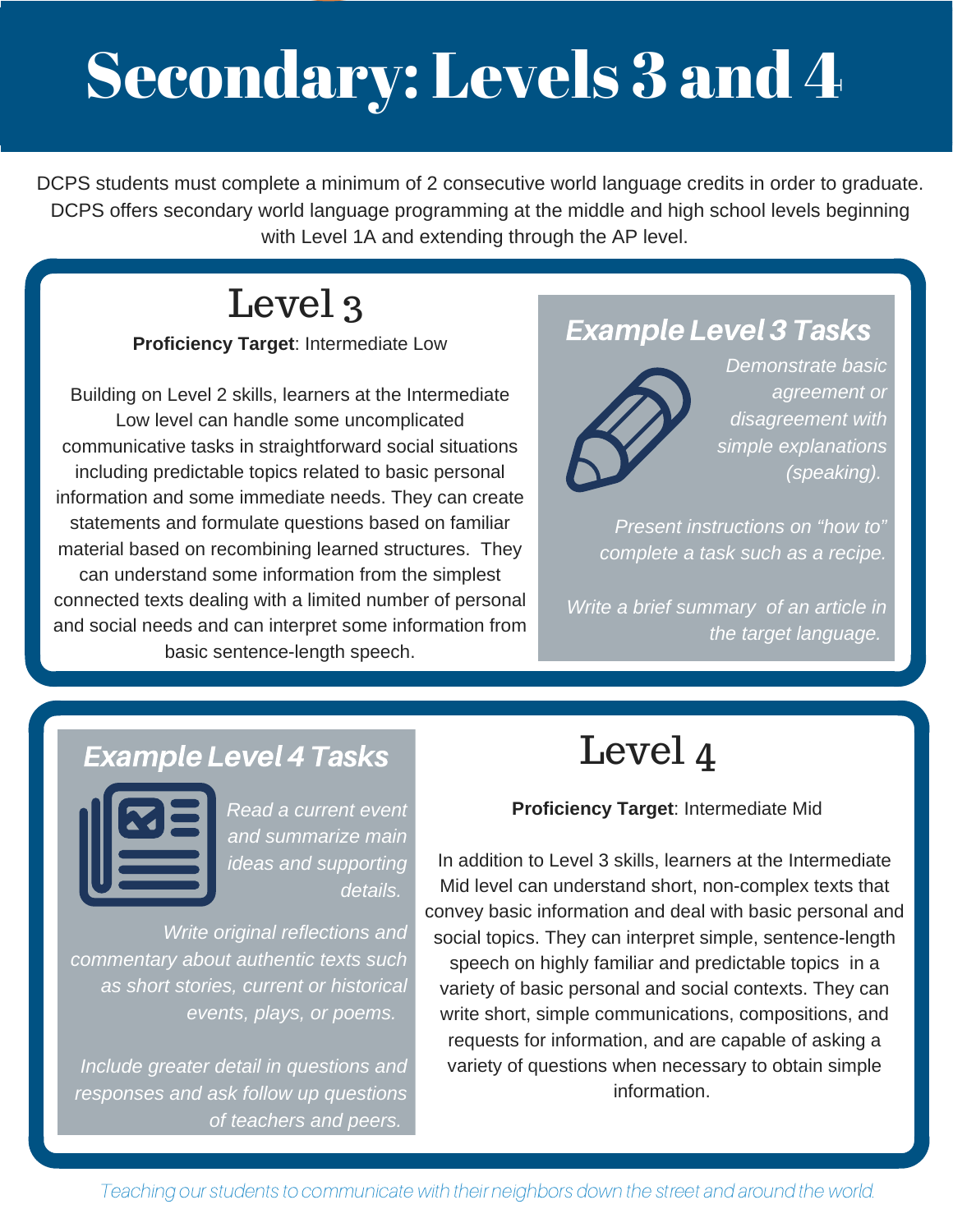# Secondary: Pre-AP and AP

DCPS students must complete a minimum of 2 consecutive world language credits in order to graduate. DCPS offers secondary world language programming at the middle and high school levels beginning with Level 1A and extending through the AP level.

### Pre-AP Level

**Proficiency Target**: Intermediate Mid-High

Bridging Level 4 and AP skills, Intermediate Mid-High learners are able to converse and write with ease and confidence when dealing with the routine tasks and social situations, and can often narrate and describe in all major time frames. They can derive substantial meaning from some connected texts. They rely heavily on contextual clues and are most accurate when getting meaning from simple, straightforward texts.

### Example Pre-AP Tasks

*Listen to an authentic song and analyze the artist's meaning.*

*Read short stories or poems and identifying main ideas and some literary devices.*

*Tell or dramatize original or authentic stories that includes some details and descriptions.*

### ExampleAP Level Tasks



*Participate in a Socratic Circle around a familiar topic using evidence to support claims.*

*Spontaneously respond to unexpected or complicated events.*

*Write an essay on a researched topic.*

*Watch authentic film or video and take independent notes on main idea.*

## AP Level

**Proficiency Target**: Intermediate High-Advanced Low

In addition to Level 4 and Pre-AP skills, learners at the Advanced Low level can participate in most informal and some formal conversations around a variety of topics. narrate and describe in the major time frames of past, present, and future. They are able to meet basic work and/or academic writing needs, and have the ability to narrate and describe in major time frames. Additionally, they can interpret narrative and descriptive texts containing high-frequency vocabulary and structures, and understand the main ideas and some supporting details.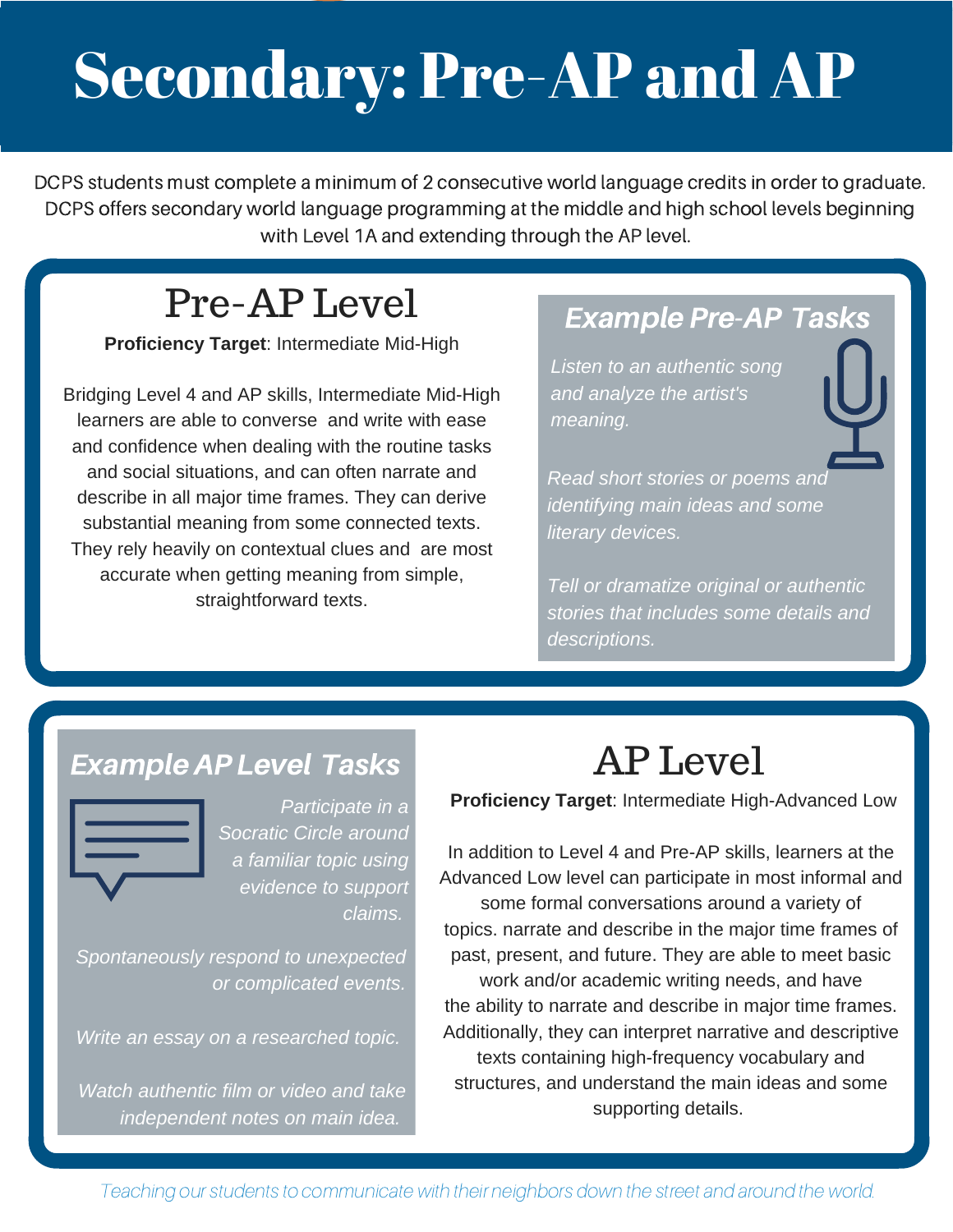

### **DCPS WORLD LANGUAGES PROFICIENCY GUIDELINES**

### **WHAT IS PROFICIENCY?**

Proficiency is the ability to use language in real world situations in a spontaneous interaction and non-rehearsed context and in a manner acceptable and appropriate to native speakers of the language. Proficiency demonstrates what a language user is able to do regardless of where, when or how the language was acquired (ACTFL, 2012).

### **WHAT IS PERFORMANCE?**

Performance is the ability to use language that has been learned and practiced in an instructional setting. Coached by an instructor, or guided by instructional materials, performance refers to language ability that has been practiced and is within familiar contexts and content areas. The practice and assessment of performance should reflect authentic, real world use of language, even though the language is learned and practiced in some type of learning environment. The language a learner produces on a collective set of performances generally correlates to a proficiency level, that is, the ratings that a language learner receives on a variety of performance assessments provides evidence of how the learner will be rated on an assessment of proficiency (ACTFL, 2012).

### HOW IS PROFICIENCY EVALUATED?

The American Council on the Teaching of Foreign Languages (ACTFL) has established a proficiency scale that articulates what learners can do at five broad levels: Novice, Intermediate, Advanced, Superior, and Distinguished. Each broad level is subdivided into Low, Mid, and High sublevels (ACTFL, 2012).



This scale is based on the ACTFL Proficiency Guidelines (2012), which are descriptions of what individuals can do with language in terms of speaking, writing, listening and reading in real-world situations in a spontaneous and non-rehearsed context (ACTFL, 2012) At DCPS, we use the Standards-based Measurement of Proficiency (STAMP) test in Grades 8 and Level 2 to measure proficiency. In all other grades, teachers implement formative and summative integrated performance assessments to evaluate performance toward proficiency.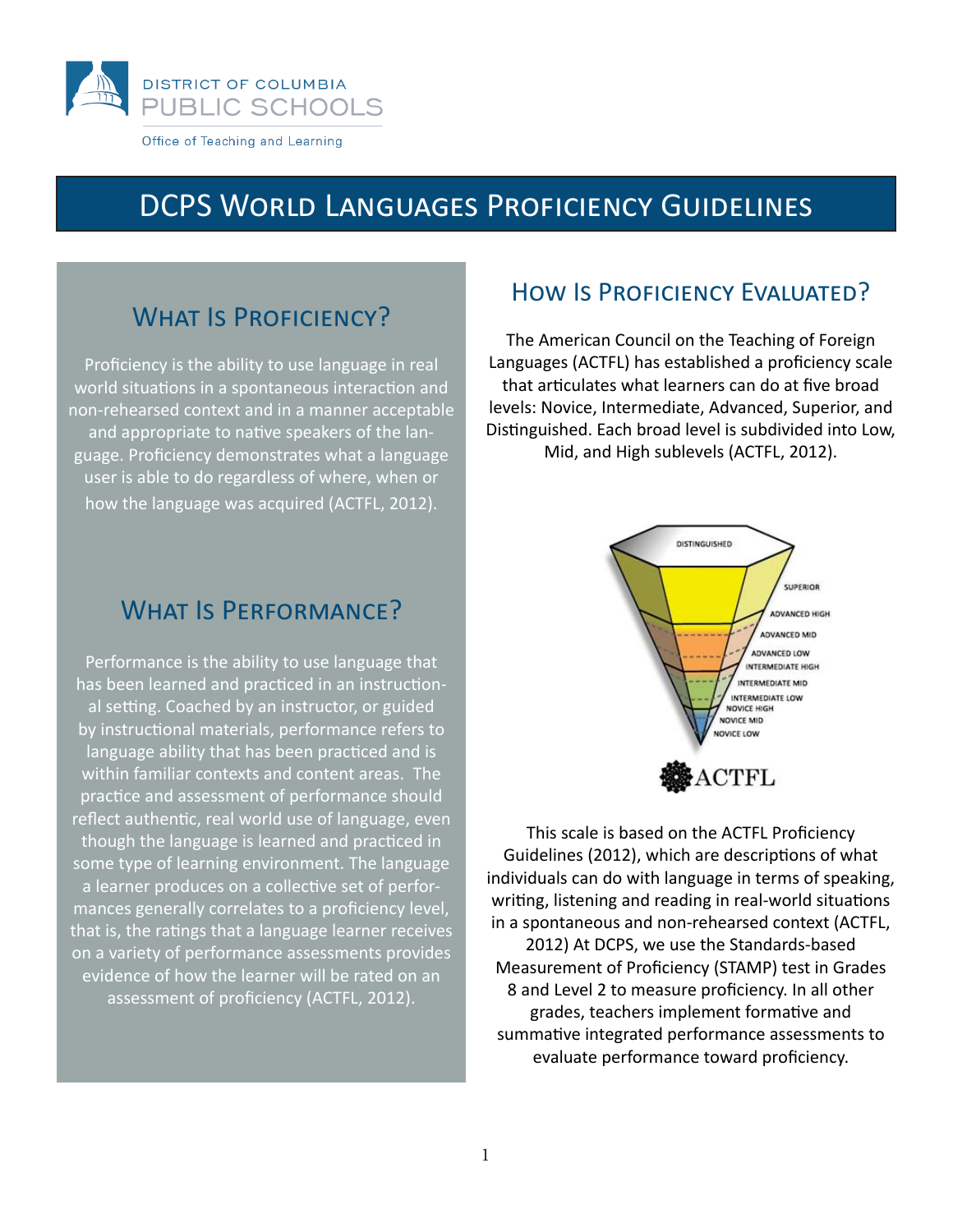

### WHAT ARE THE MODES OF COMMUNICATION?

The Performance Descriptors embrace the communicative purpose behind the three modes of communicati on, describing how a language learner performs to achieve each communicative purpose: interpersonal, interpretive, and presentational. The language functions are appropriately matched to the mode of communication For example, in the Intermediate range, a hallmark function for Interpersonal is the ability to ask, understand, and answer questions; for Interpretive, a key function is to comprehend main ideas and identify some supporting details; for Presentational, an essential function is the ability to present information by creating with language. Student proficiency should be measured by formative and summative assessments across all three modes throughout the course.

| Interpersonal                                                                                                                                                 |                 |                                                                                                                              | Interpretive | Presentational                                                                                                                                                                                                                   |         |
|---------------------------------------------------------------------------------------------------------------------------------------------------------------|-----------------|------------------------------------------------------------------------------------------------------------------------------|--------------|----------------------------------------------------------------------------------------------------------------------------------------------------------------------------------------------------------------------------------|---------|
| Learners interact and negotiate<br>meaning in spoken, signed, or writ-<br>ten conversations to share informa-<br>tiona, reactions,<br>feelings, and opinions. |                 | Learners understand, interpret,<br>and analyze what is heard, read or<br>viewed on a variety of topics.                      |              | Learners present information, con-<br>cepts, and ideas to inform, explain,<br>persuade, and narrate on a variety<br>of topics using appropriate media<br>and adapting to various audiences<br>of listeners, readers, or viewers. |         |
| Two-way interactive communication                                                                                                                             |                 | <b>One-way communication</b>                                                                                                 |              | <b>One-way communication</b>                                                                                                                                                                                                     |         |
| Listening/Speaking                                                                                                                                            | Reading/Writing | Reading/Viewing<br>Listening                                                                                                 |              | Speaking                                                                                                                                                                                                                         | Writing |
| <b>Examples:</b> face to face, phone,<br>Skype conversations, or email,<br>letters, text messages, etc.                                                       |                 | <b>Examples: radio, TV, public</b><br>announcements, etc. Or reading<br>newspaper articles, books,<br>watching a video, etc. |              | Examples: making a speech,<br>presentation, or writing essays,<br>creating a website, etc.                                                                                                                                       |         |

### WHAT ARE PROFICIENCY TARGETS?

Proficiency targets in DCPS are set to establish a context to measure the progress of student's language learning, Ther proficiency targets include language that may have been learned both in and out of the classroom, and are used to place students in the appropriate course that matches their language proficiency. Learners may not develop proficiency in all modes of communication at the same time; therefore, targets must be established by mode. The following initials will be used to refer to performance levels and sub-levels: Novice (N), Intermediate (I), Advanced (A), Low (L), Mid (M), High(H).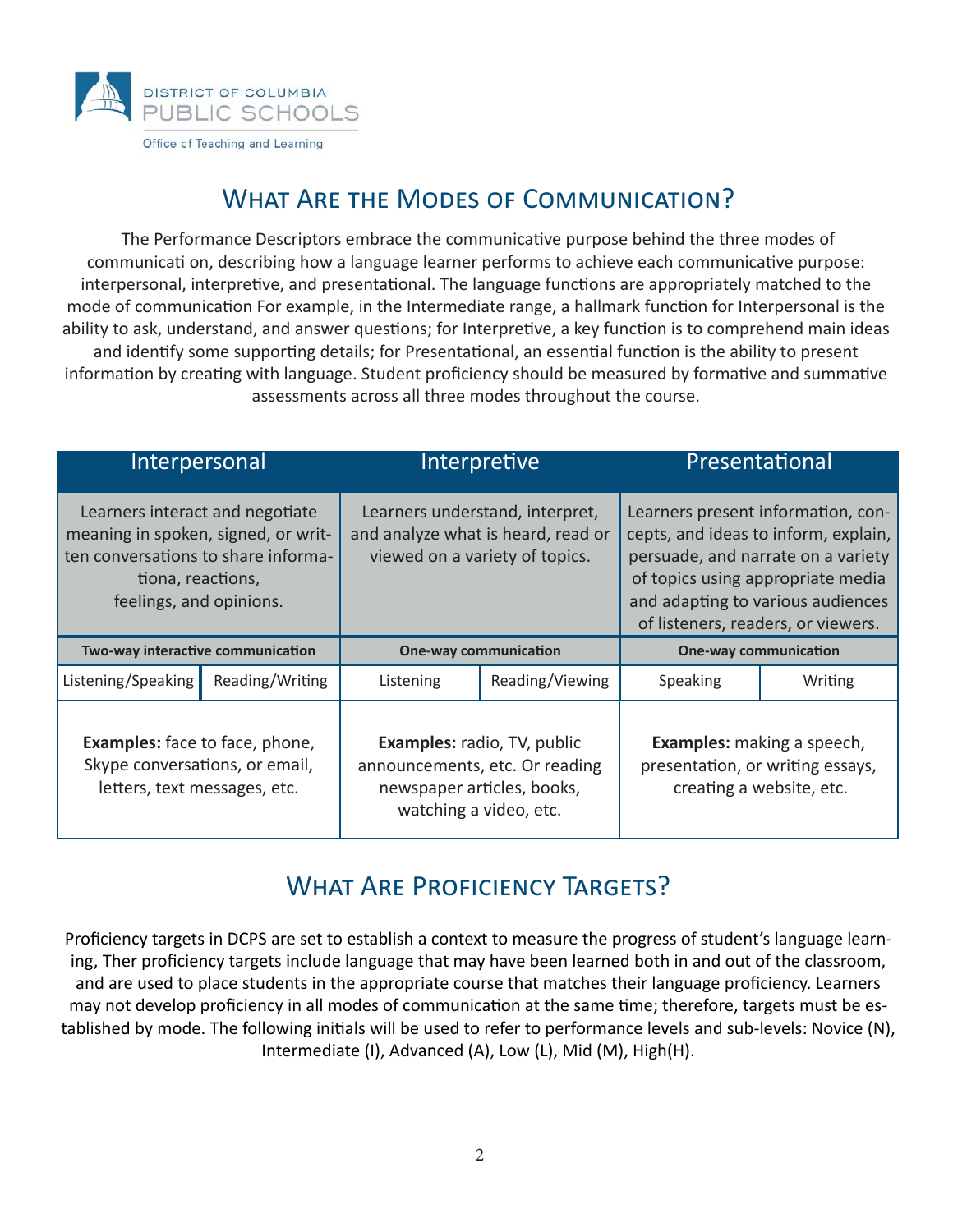

### PROFICIENCY TARGETS

### **ELEMENTARY SCHOOLS**

At DCPS, the elementary program model offers language instruction from 45 (FLEX) to 90 (FLES) minutes per week in grades K-5. A number of schools also offer languages at the Pre-K level. Achievement of the targeted performance levels will be assessed using formative and summative integrated performance assessments (IPAs). It is recommended that students meet the below targets by the end of the course level.

| <b>Grades</b> | Interpersonal |         | Interpretive |           | Presentational  |                |
|---------------|---------------|---------|--------------|-----------|-----------------|----------------|
|               | Speaking      | Writing | Reading      | Listening | <b>Speaking</b> | <b>Writing</b> |
| $K-5$         | NM-NH         | NL-NM   | NL-NM        | NM-NH     | NL-NM           | NL-NM          |

### **SECONDARY SCHOOLS**

Program models in middle and high school require at least 126 seat hours per school year. Achievement of the targeted performance levels will be assessed using formative and summative integrated performance assessments (IPAs), and the STAMP assessment in Grades 8 and Level 2. It is recommended that students meet the below targets by the end of the course level.

| Grades        | Interpersonal |              | Interpretive |           | Presentational |           |
|---------------|---------------|--------------|--------------|-----------|----------------|-----------|
|               | Speaking      | Writing      | Reading      | Listening | Speaking       | Writing   |
| Level $1A/1B$ | NM-NH         | <b>NM</b>    | <b>NM</b>    | NM-NH     | <b>NM</b>      | <b>NM</b> |
| Level 2       | NH-IL         | NH-IL        | NH-IL        | NH-IL     | NH-IL          | NH-IL     |
| Level 3       | IL            | IL           | IL           | IL        | IL             | IL        |
| Level 4       | IM            | IM           | IM           | IM        | IM             | IM        |
| AP            | IH-AL         | <b>IH-AL</b> | <b>IH-AL</b> | IH-AL     | IH-AL          | IH-AL     |